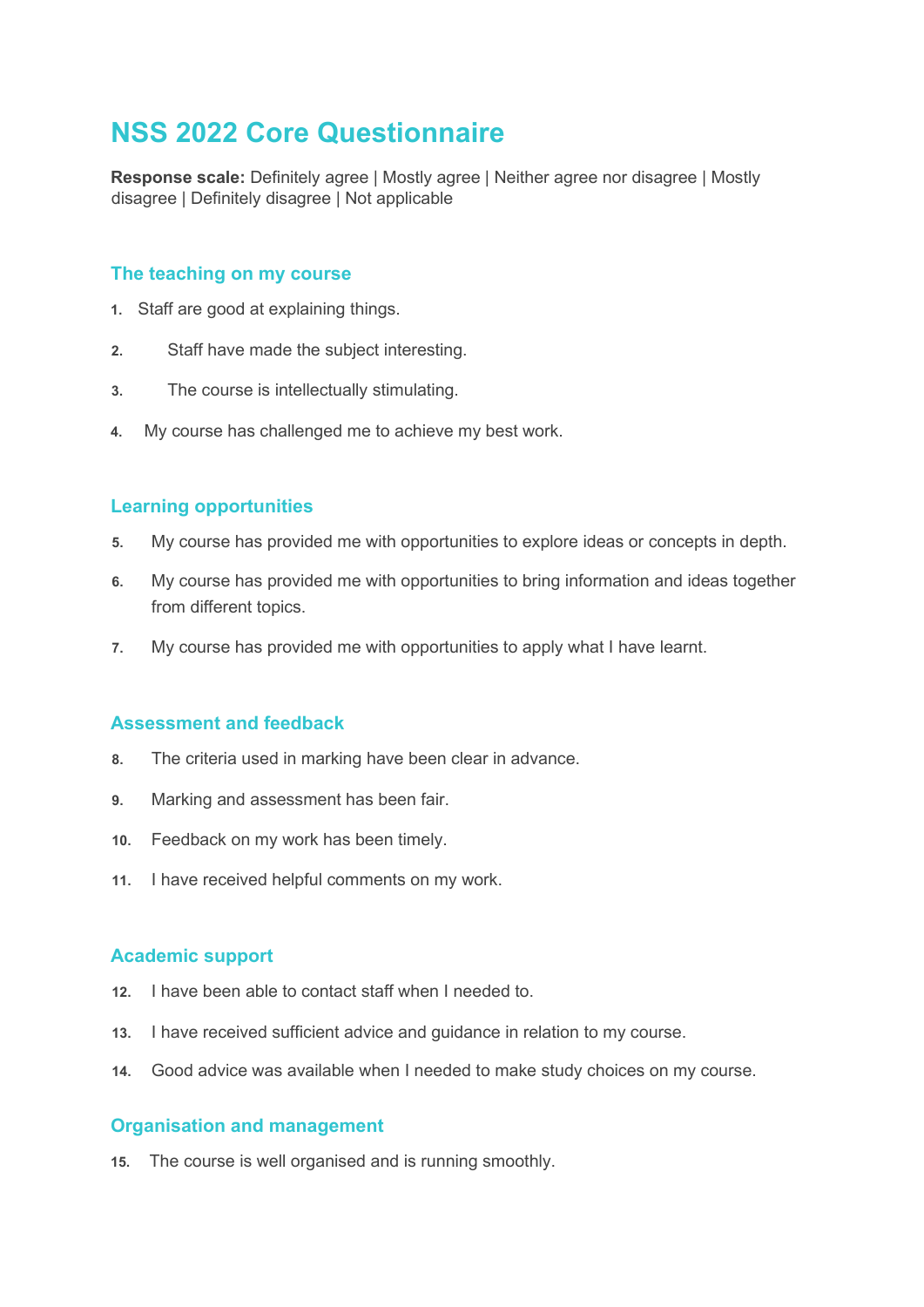- **16.** The timetable works efficiently for me.
- **17.** Any changes in the course or teaching have been communicated effectively.

#### **Learning resources**

- **18.** The IT resources and facilities provided have supported my learning well.
- **19.** The library resources (e.g. books, online services and learning spaces) have supported my learning well.
- **20.** I have been able to access course-specific resources (e.g. equipment, facilities, software, collections) when I needed to.

#### **Learning community**

- **21.** I feel part of a community of staff and students.
- **22.** I have had the right opportunities to work with other students as part of my course.

#### **Student voice**

- **23.** I have had the right opportunities to provide feedback on my course.
- **24.** Staff value students' views and opinions about the course.
- **25.** It is clear how students' feedback on the course has been acted on.
- **26.** The students' union (association or guild) effectively represents students' academic interests.
- **27.** Overall, I am satisfied with the quality of the course.
- **28.** Looking back on the experience, are there any particularly positive or negative aspects you would like to highlight?

## **NHS Practice Placement Questions**

#### **Practice placements**

- **29.** I received sufficient preparatory information prior to my placement(s).
- **30.** I was allocated placement(s) suitable for my course.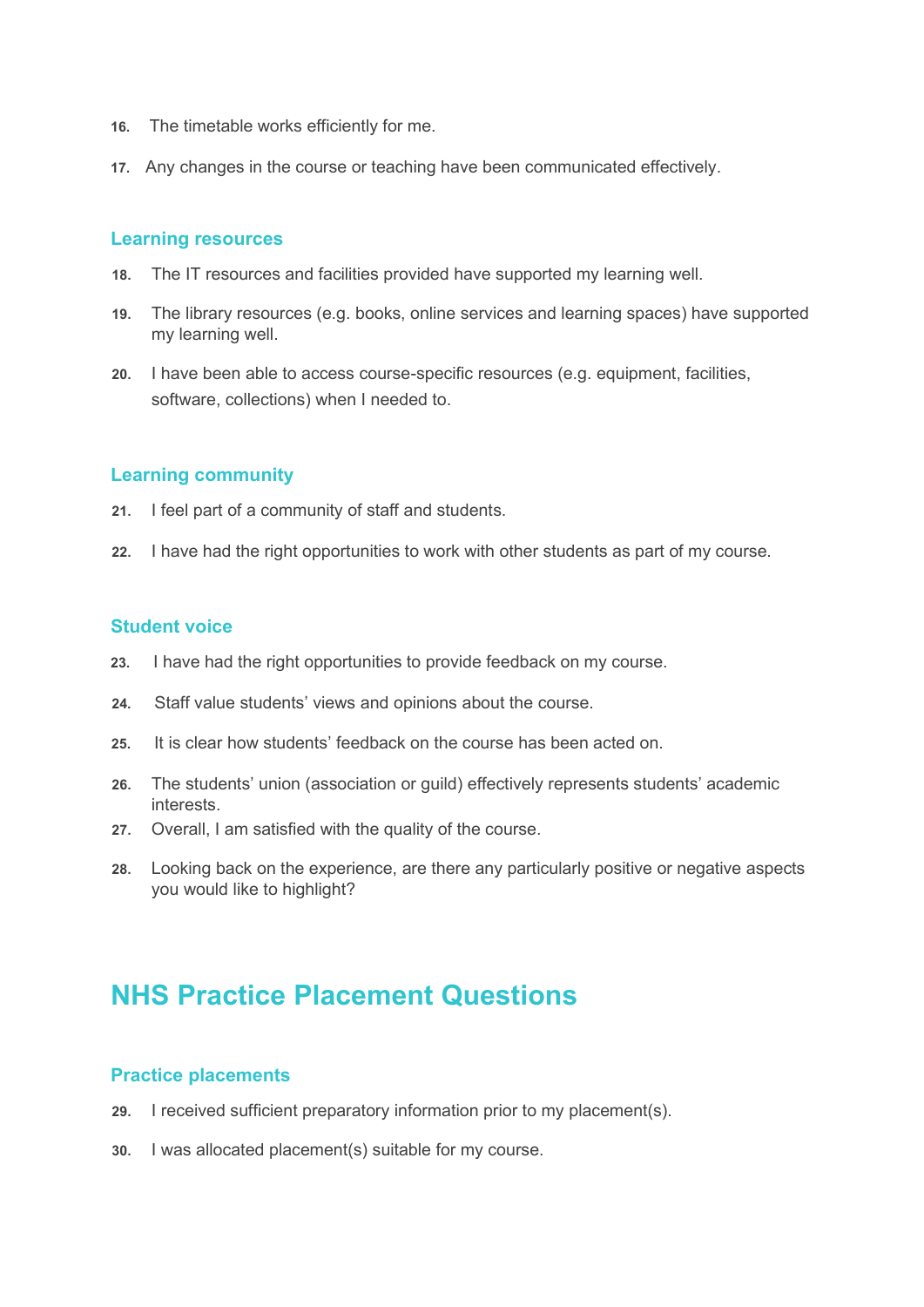- **31.** I received appropriate supervision on placement(s).
- **32.** I was given opportunities to meet my required practice learning outcomes / competences.
- **33.** My contribution during placement(s) as part of the clinical team was valued.
- **34.** My practice supervisor(s) understood how my placement(s) related to the broader requirements of my course.

**Please note that students will be asked to respond to the practice placement questions outlined above, however they will be included before question 27 (although for the purposes of this guidance they are listed afterwards).**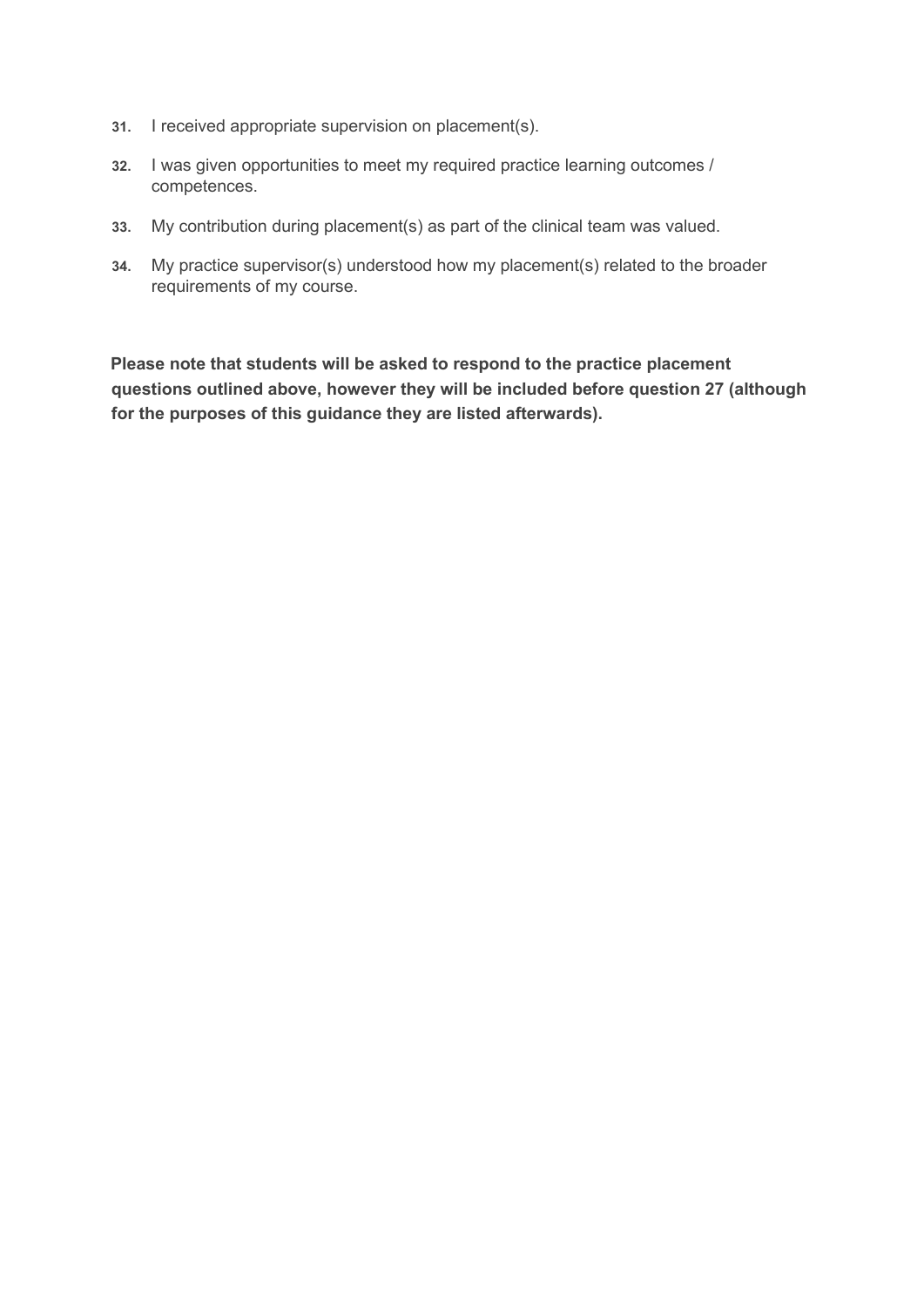# **Marketing Question**

## **What prompted you to complete the National Student Survey through our website [www.thestudentsurvey.com?](http://www.thestudentsurvey.com/) (Optional)**

Link from online advertisement (e.g. screensaver/banner promoting the survey) Link from University or College homepage / portal Link from NUS homepage / portal Link from Students' Union homepage / portal Leaflet Poster Letter Email link from Ipsos MORI Article in student paper SMS text message I was told about the survey by a friend I was told about the survey by a lecturer / member of staff Student Union activity / representative Scanned QR code Department intranet page / Moodle site Email link from institution (e.g. Vice Chancellor, Principal, department/course leader) Other (please write in)

# **Bank of Optional Questions**

## **B1. Personal Development**

- **1.** The course has helped me to present myself with confidence.
- **2.** My communication skills have improved.
- **3.** As a result of the course, I feel confident in tackling unfamiliar problems.

## **B2. Students' Union (Association or Guild)**

- **1.** The Students' Union (Association or Guild) had had a positive impact on my sense of belonging to the university or college.
- **2.** The Students' Union (Association or Guild) has had a positive impact on the local community.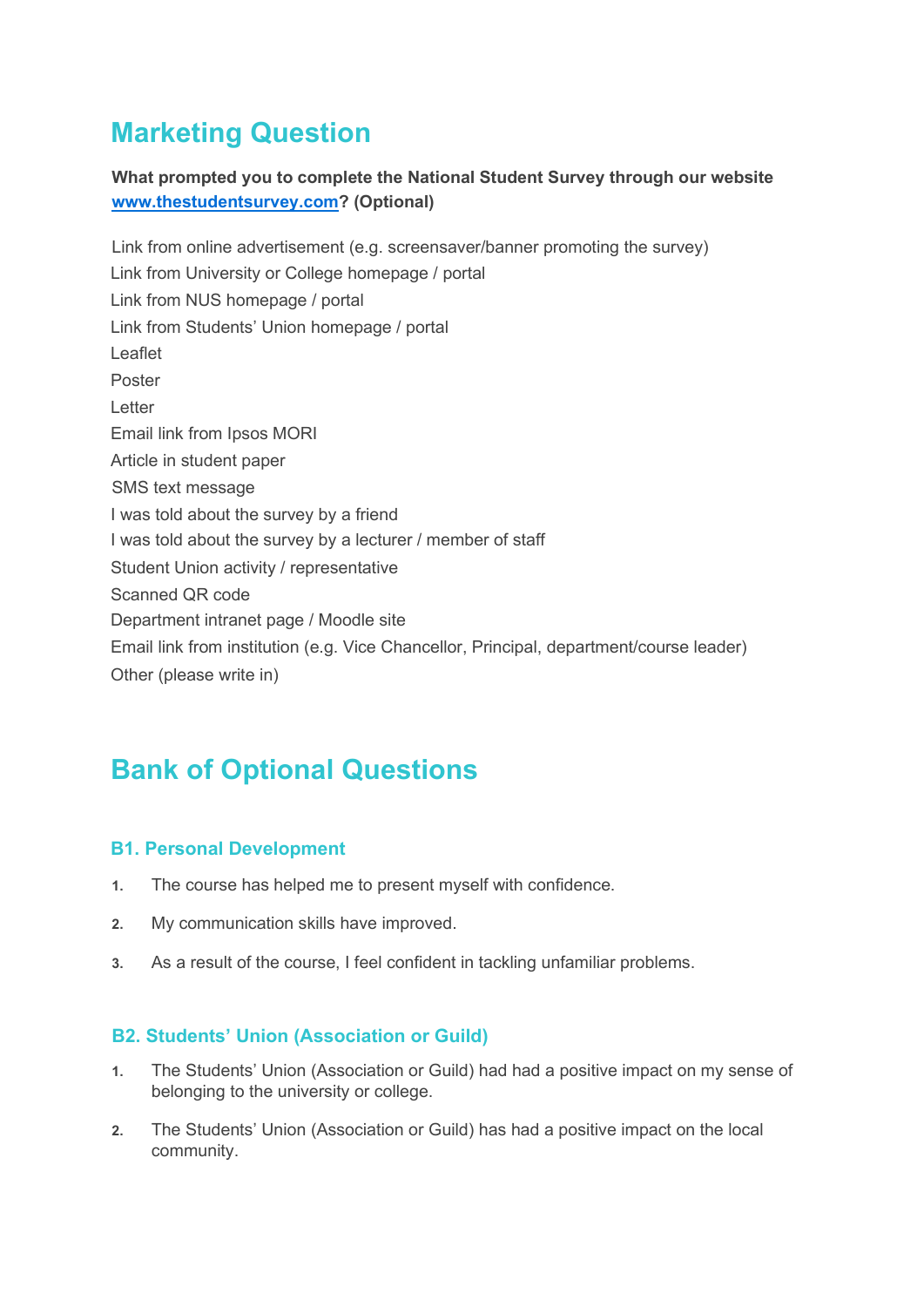**3.** The Students' Union (Association or Guild) has helped me develop useful life skills.

#### **B3. Careers**

- **1.** As a result of my course, I believe that I have improved my career prospects.
- **2.** Good advice is available for making career choices.
- **3.** Good advice is available on further study opportunities.

### **B4. Course Content and Structure**

- **1.** All of the compulsory modules are relevant to my course.
- **2.** There is an appropriate range of options to choose from on my course.
- **3.** The modules of my course form a coherent integrated whole.

## **B5. Work Placements**

Did your course involve any work placements?

#### **a. Yes (ask all questions in this section)**

- **b. No (skip this section)**
- **1.** I received sufficient support and advice from my institution about the organisation of my placements.
- **2.** My placements were valuable in helping my learning.
- **3.** My placements have helped me to develop my skills in relation to my course.
- **4.** My placements have helped me to develop my general life skills.
- **5.** The taught part of my course was good preparation for my placements.

### **B6. Social Opportunities**

- **1.** I have had plenty of opportunities to interact socially with other students.
- **2.** I am satisfied with the range of clubs and societies on offer.
- **3.** I am satisfied with the range of entertainment and social events on offer.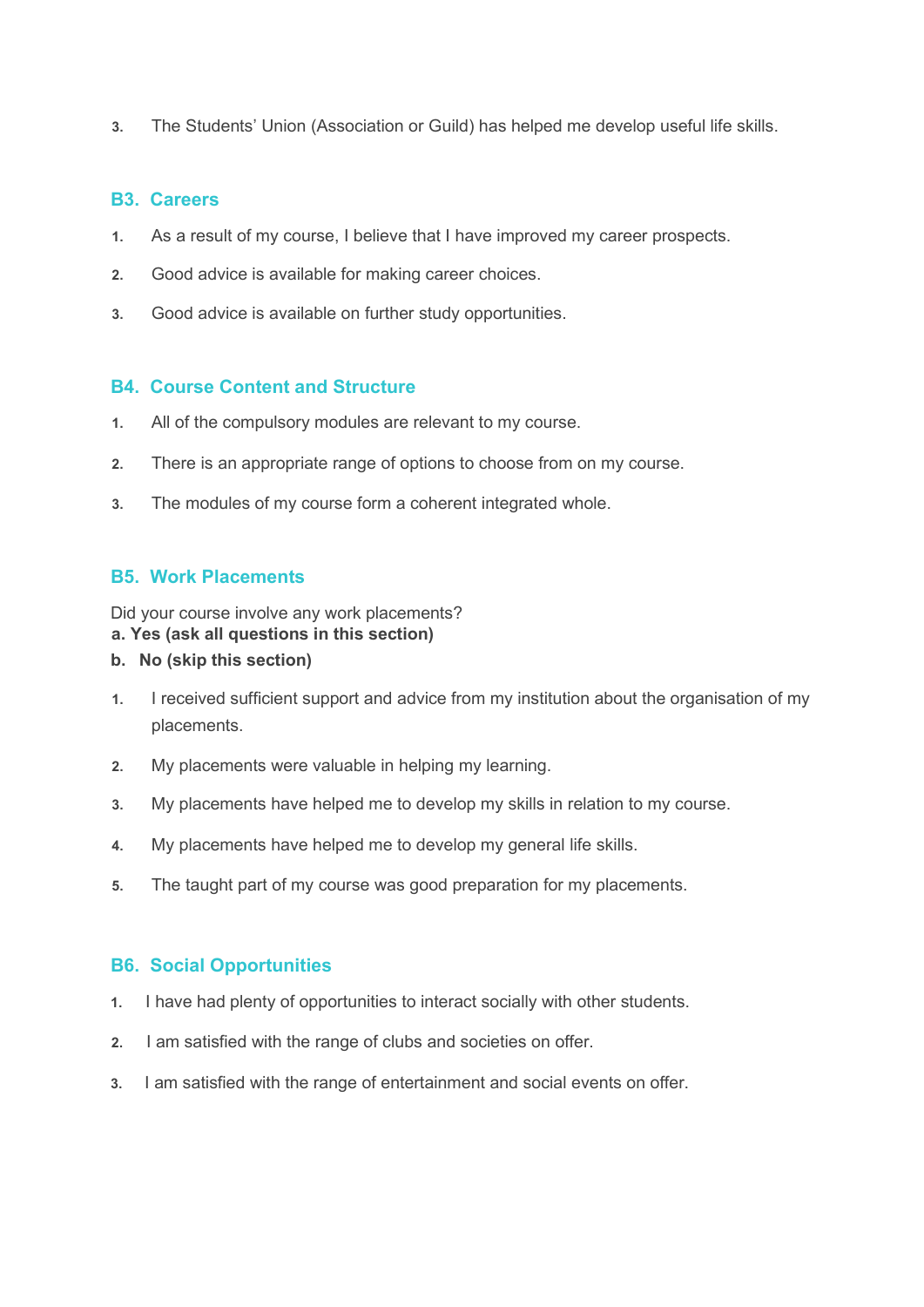### **B7. Course Delivery**

- **1.** Learning materials made available on my course have enhanced my learning.
- **2.** The range and balance of approaches to teaching has helped me to learn.
- **3.** The delivery of my course has been stimulating.
- **4.** My learning has benefited from modules that are informed by current research.
- **5.** Practical activities on my course have helped me to learn.

#### **B8. The Physical Environment**

- **1.** Security has been satisfactory when attending classes.
- **2.** My institution provides an appropriate environment in which to learn.

#### **B9. Welfare Resources and Facilities**

- **1.** There is sufficient provision of welfare and student services to meet my needs.
- **2.** When needed, the information and advice offered by welfare and student services has been helpful.

#### **B10. Workload**

- **1.** The workload on my course is manageable.
- **2.** This course does not apply unnecessary pressure on me as a student.
- **3.** The volume of work on my course means I can always complete it to my satisfaction.
- **4**. I am generally given enough time to understand the things I have to learn.

#### **B11. Assessment**

- **1.** Teaching staff test what I have understood rather than what I have memorised.
- **2.** Assessment methods employed in my course require an in-depth understanding of the course content.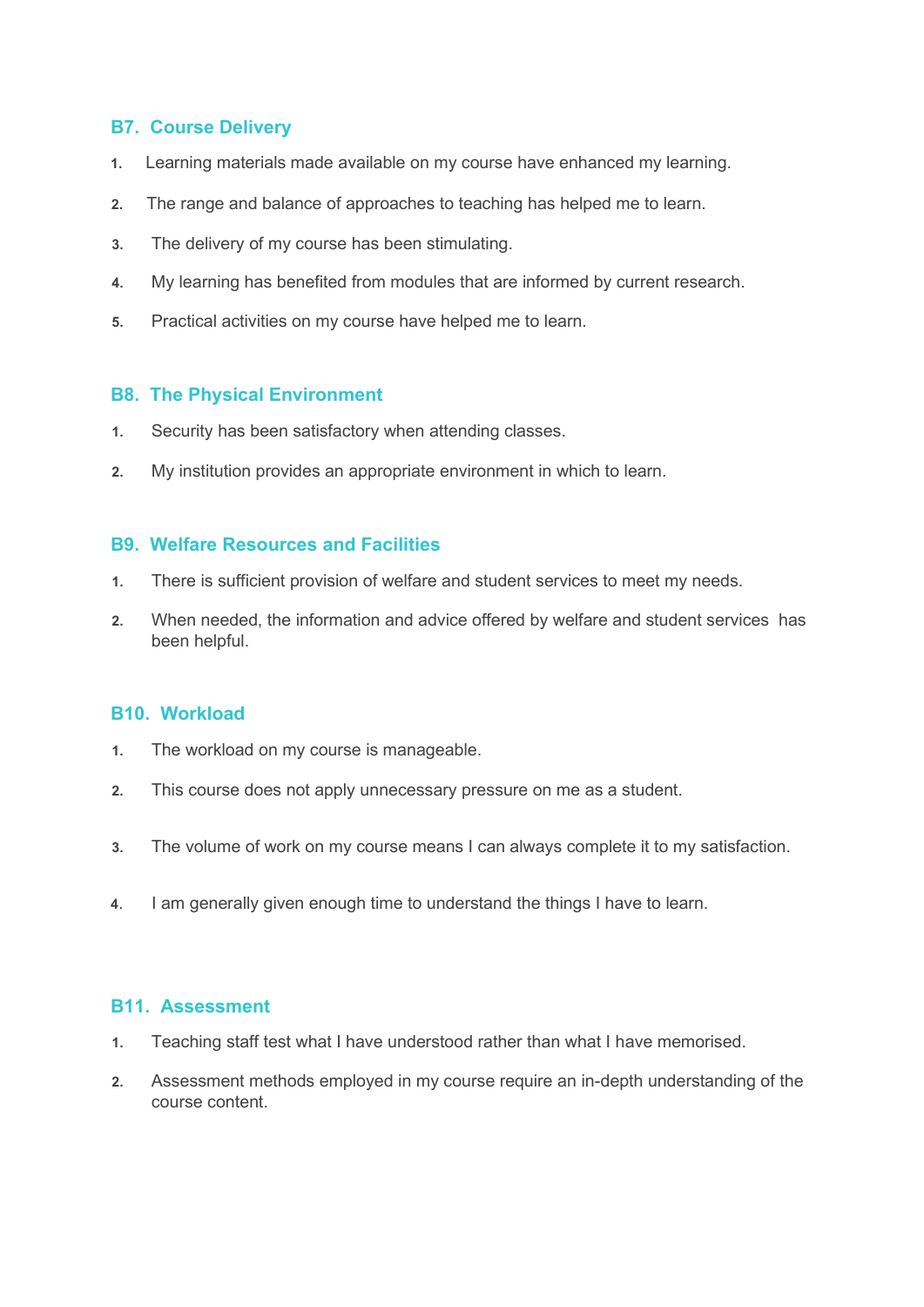## **B12. Learning Community**

- **1.** I feel part of a group of students committed to learning.
- **2.** I have been able to explore academic interests with other students.
- **3.** I have learned to explore ideas confidently.
- **4.** Within my course, I feel my suggestions and ideas are valued.
- **5.** I feel part of an academic community in my college or university.

#### **B13. Intellectual Motivation**

- **1.** I have found the course motivating.
- **2.** The course has stimulated my interest in the field of study.
- **3.** The course has stimulated my enthusiasm for further learning.

#### **B14. Entrepreneurial opportunities**

- **1.** If I was interested in starting my own business, I know where I could find support in my institution.
- **2.** My Higher Education experience has helped me develop skills that could help me run my own business in future.
- **3.** As a result of my Higher Education experience, I am more likely to consider running my own business in the future.

### **B15. Employability and skills**

- **1.** My Higher Education experience has helped me plan for my future career.
- **2.** My institution offered activities and resources designed to prepare me for the next step in my career.
- **3.** The skills I have developed during my time in Higher Education will be useful for my future career.

### **B16. Environmental sustainability**

- **1.** My institution encourages good environmental practice.
- **2.** My course has encouraged me to think about environmental sustainability.